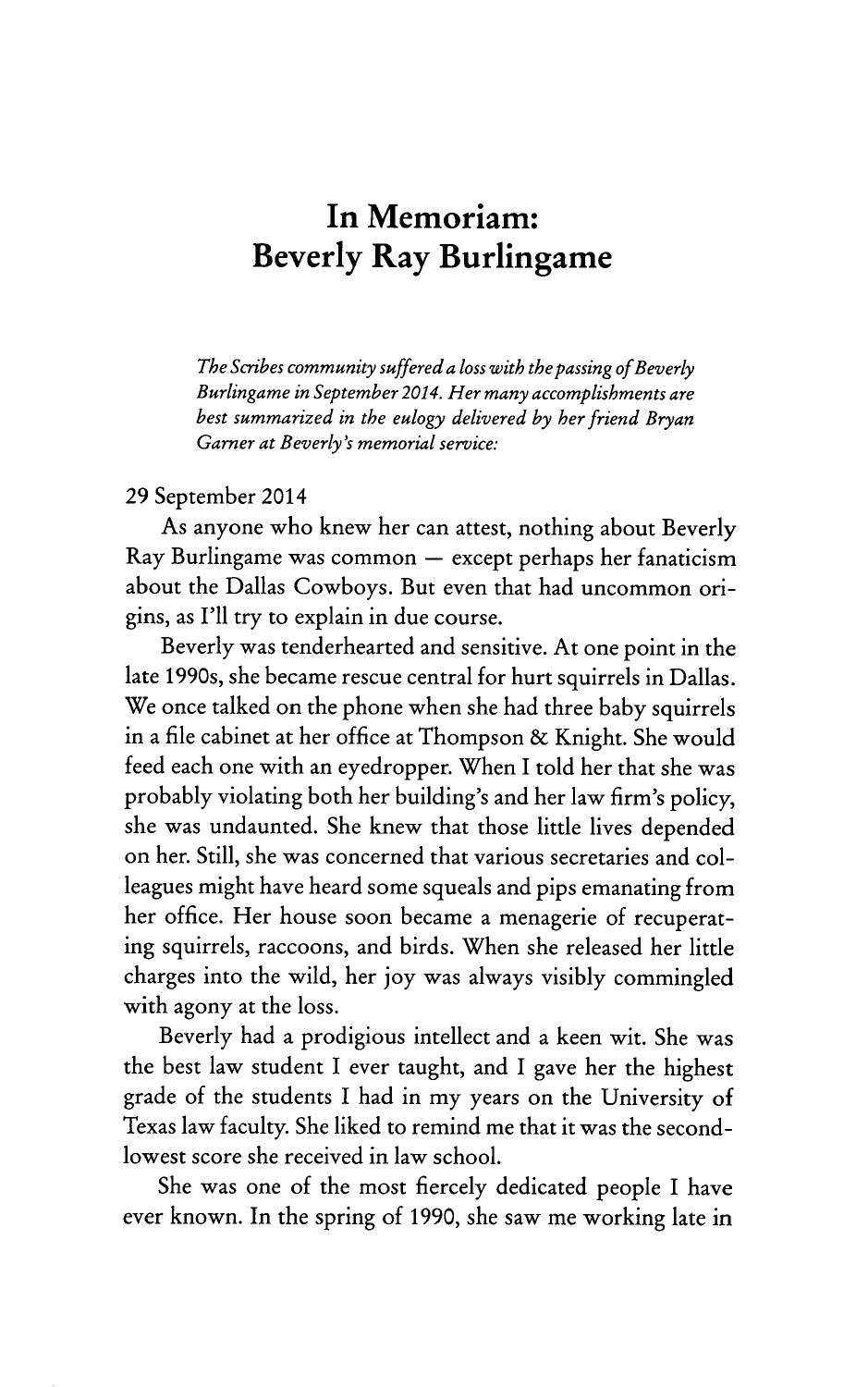the Tarlton Law Library  $-$  laboring to produce the very first issue of *The Scribes Journal of Legal Writing.* She immediately offered to help, and proceeded to spend much of the next two weeks fact-checking and editing every piece of the *Journal,* despite her own punishing workload as a law student.

One of the publications in that first issue of the *Journal* was her own essay  $-$  her final paper for my course  $-$  entitled "Reaction and Distraction: The Pronoun Problem in Legal Persuasion." She vehemently rejected my suggestion that the piece be called "Sex and the Singular Pronoun." She would have none of it. In retrospect, I know that her title was better.

By the second-annual issue of the *Scribes Journal,* which appeared in 1991, I had made Beverly executive editor. Having just finished her prestigious clerkship with Judge Duhé of the Fifth Circuit, whom she adored, she had joined Thompson & Knight. Even as a first-year associate, she took charge of all the *Scribes Journal* book reviews. She wrote them singlehandedly for the next 16 years  $-$  long after she had made partner in the late 1990s. Her book reviews were always imbued with her incisive intellect, and they made her judgment the acid test for pedagogy in effective legal writing.

She was fearless. About one book, she wrote in 1991:

The book abounds in writing weaknesses, including incorrect words *(proscribe for prescribe),* incorrect pronouns *(which* for *that),* and agreement errors *(they* in reference to a singular witness). Its most distracting stylistic attribute is rampant virgules. Hundreds of times the author uses *s/he* and *his/her* - and, on one memorable occasion, *his/her/its/their.* But by far his most outrageous word is *s/he/it.* This creation is truly unspeakable, except perhaps in a barn.

In another review in the mid-1990s, the subtitle of the book was *Getting It Right, and Getting It Written.* Beverly wrote that the authors got almost nothing in the book right. So she concluded, "At least they got it written."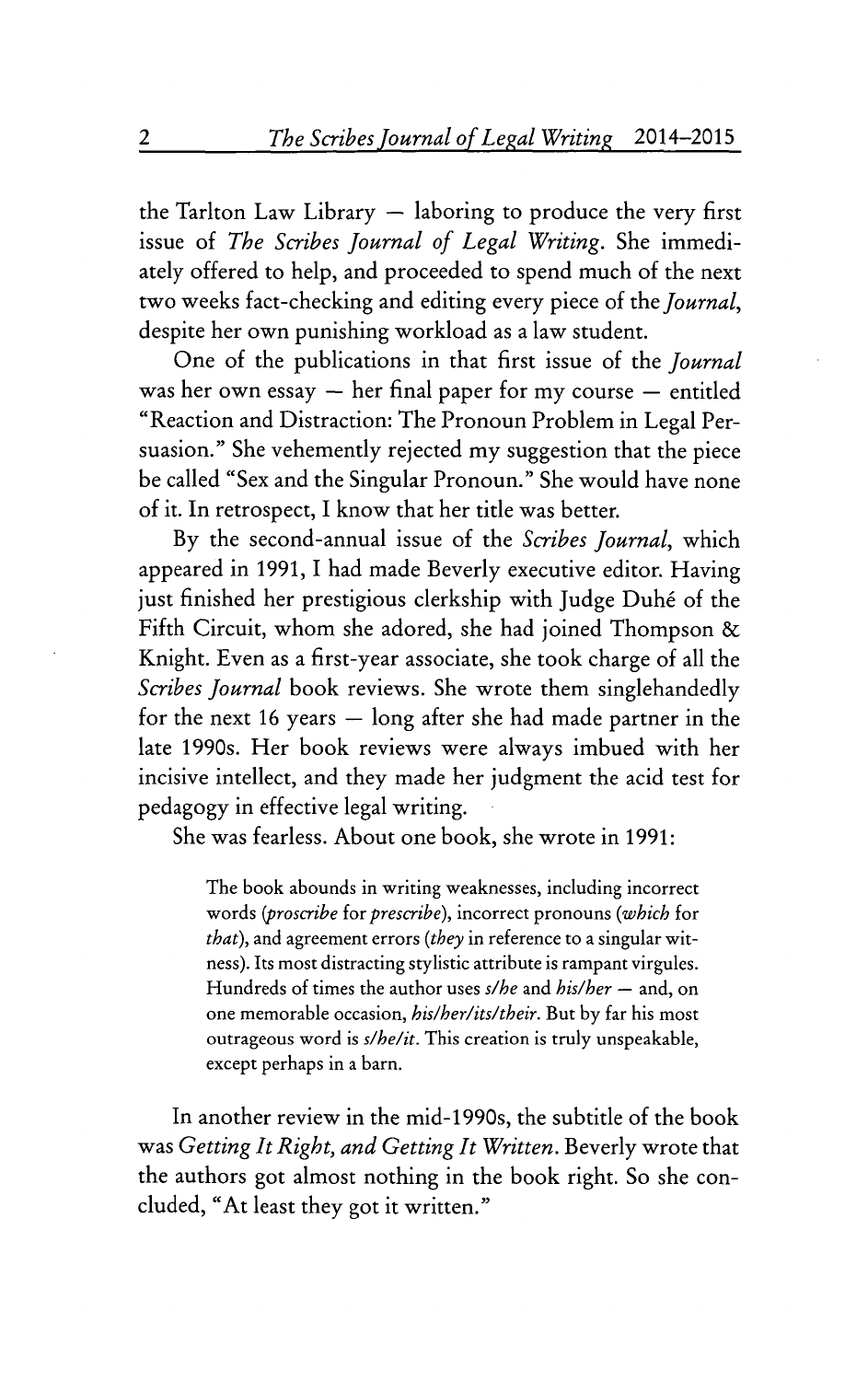Beverly would always come to the rescue of friends in need. All her friends have memories of that. Shortly before the seventh edition of *Black's Law Dictionary* became due to the publisher on an expedited schedule, Beverly announced to her colleagues at Thompson & Knight that she would be taking two weeks' vacation. She spent up to 18 hours a day editing and proofreading the dictionary  $-$  and prodding all my staffers to higher levels of excellence. She contributed enormously to the quality of that edition, and to every edition that will ever follow.

Beverly was a great lawyer. Her briefs are quoted more copiously in my book *The Winning Brief* than those of any other lawyer. Six of her briefs are reproduced in part or in full. Her Fifth Circuit brief in *Alvarez v. Lakeshore Medical Center* is reproduced in full as Appendix B4 in *Legal Writing in Plain English* as a model of sound thinking joined with eloquence. It's an extraordinary brief, well beyond the abilities of most appellate lawyers. Her briefs were selected from among thousands of candidates.

My voluminous correspondence file is studded with strange and fascinating memos from Beverly. In 1995, I opened a fan letter addressed to *The Scribes Journal* and directed to Beverly's attention. I apologized for opening her mail. She faxed me an odd memo with the subject "Recent Correspondence." It said:

> Bryan-I find it hard to accept your explanation that in going about your usual business, you illegally opened my mail. I believe, instead, that the act may be attributable to your love of secrecy-it is, after all, your failing. I can't find a single sincere sentence in the letter not addressed to me. It's a masterpiece of deception. Warmly (really), Beverly

I would find this inscrutable today except that I wrote a note to myself at the bottom: "This fax came to me two days after I recommended Jethro Tull's 'Under Wraps' album to Beverly. Most of the words that she uses in this note come from songs on that album."